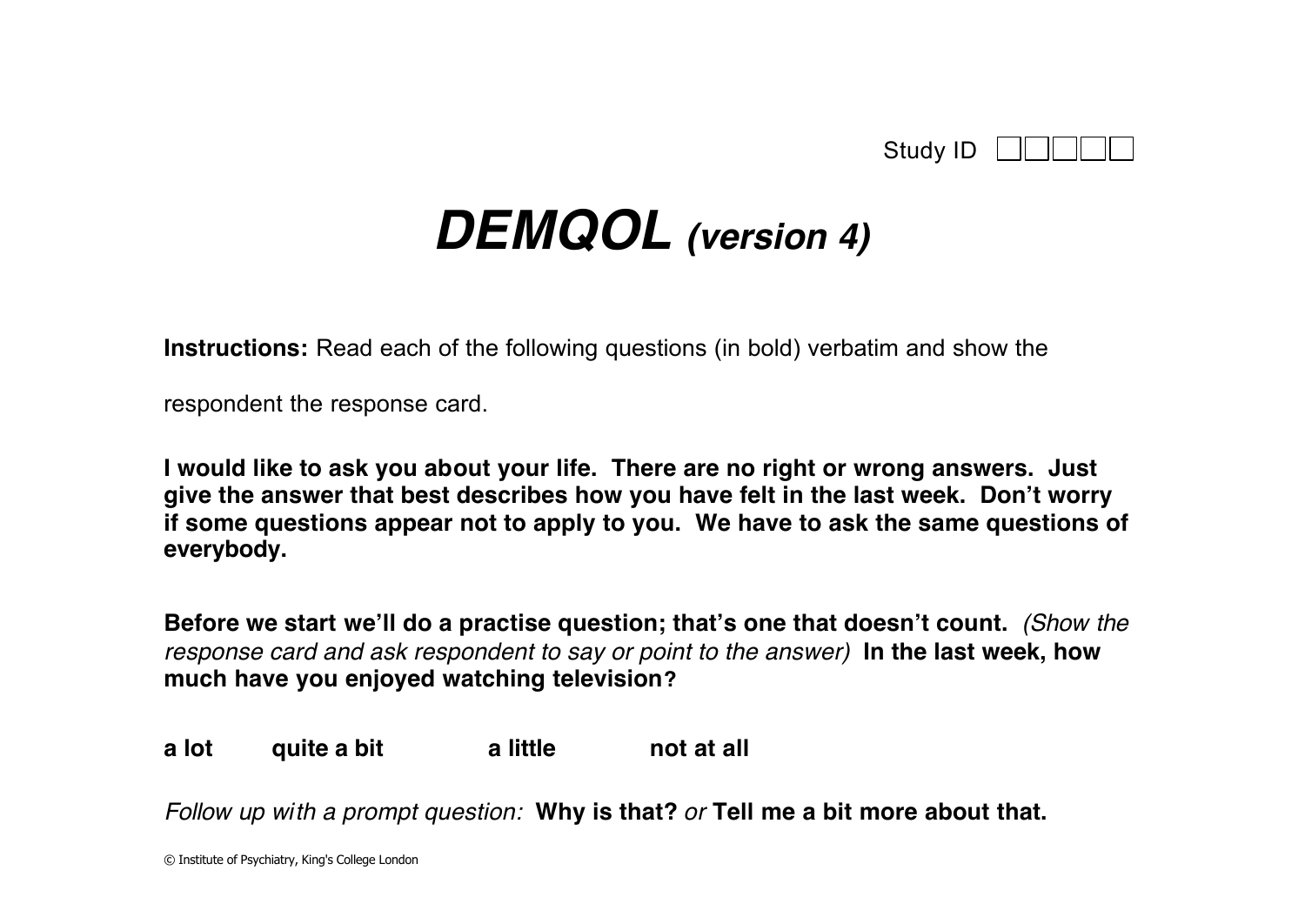**For all of the questions I'm going to ask you, I want you to think about the last week.** 

First I'm going to ask about **your feelings.** In the last week, have you felt.......

| 1. cheerful? **                                                  | a lot          | quite a bit        | a little                             | $\Box$ not at all |
|------------------------------------------------------------------|----------------|--------------------|--------------------------------------|-------------------|
| worried or anxious?<br>2.                                        | a lot          | $\Box$ quite a bit | a little<br>$\mathbf{I}$             | $\Box$ not at all |
| 3. that you are enjoying life? **                                | □ a lot        | $\Box$ quite a bit | a little<br>$\mathsf{L}$             | $\Box$ not at all |
| frustrated?<br>4.                                                | ∏a lot         | $\Box$ quite a bit | a little<br>$\overline{\phantom{0}}$ | $\Box$ not at all |
| 5. confident? **                                                 | a lot          | $\Box$ quite a bit | a little<br>$\mathbf{I}$             | $\Box$ not at all |
| 6. full of energy? **                                            | a lot          | $\Box$ quite a bit | a little<br>$\mathbf{I}$             | $\Box$ not at all |
| 7. sad?                                                          | ∣a lot         | $\Box$ quite a bit | a little<br>$\Box$                   | $\Box$ not at all |
| 8. lonely?                                                       | ∣a lot         | $\Box$ quite a bit | a little                             | $\Box$ not at all |
| 9. distressed?                                                   | □ a lot        | $\Box$ quite a bit | a little<br>$\mathbf{I}$             | $\Box$ not at all |
| 10. lively? **                                                   | □ a lot        | $\Box$ quite a bit | a little<br>$\mathbf{I}$             | $\Box$ not at all |
| 11. <b>irritable?</b>                                            | a lot          | $\Box$ quite a bit | a little<br>$\Box$                   | $\Box$ not at all |
| 12. fed-up?                                                      | $\sqcap$ a lot | $\Box$ quite a bit | a little<br>$\overline{\phantom{0}}$ | $\Box$ not at all |
| 13. that there are things that you<br>wanted to do but couldn't? | a lot          | quite a bit        | a little                             | $\Box$ not at all |

**Next, I'm going to ask you about your memory. In the last week, how worried have you been about……….**

|     | 14. forgetting things that<br>happened recently? | ∃a lot   | ∣ quite a bit | $\sqsupset$ a little | ] not at all |
|-----|--------------------------------------------------|----------|---------------|----------------------|--------------|
| 15. | forgetting who people are?                       | ่ la lot | ∣ quite a bit | $\sqsupset$ a little | ] not at all |
| 16. | forgetting what day it is?                       | ่ la lot | s quite a bit | $\lnot$ a little     | ] not at all |